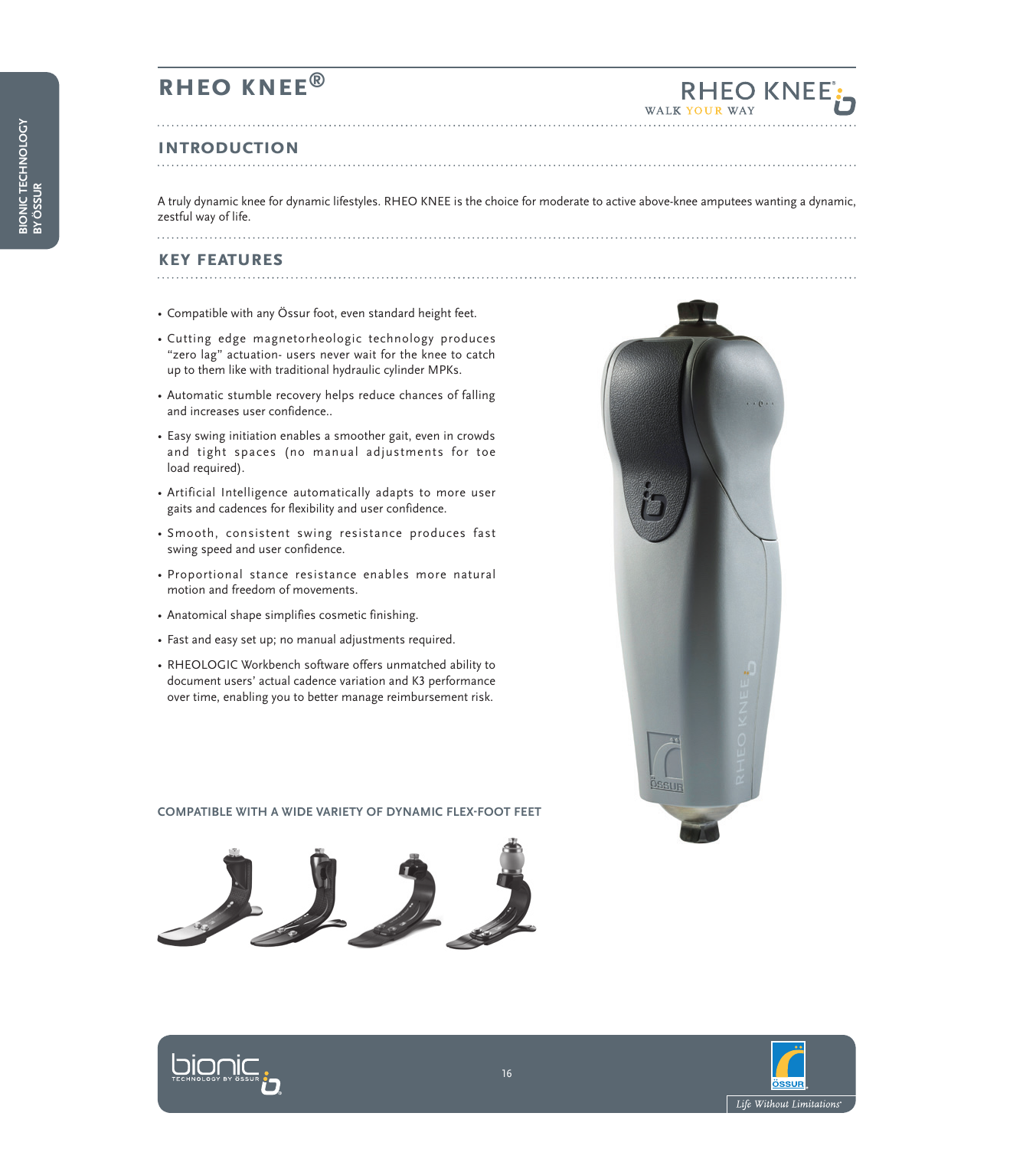## **RHEO KNEE®**

# 11

| <b>USER INFORMATION</b> |                 |  |
|-------------------------|-----------------|--|
| Amputation Level:       | : Transfemoral  |  |
| Impact Level:           | Low to Moderate |  |
| Maximum Patient Weight: | 125kg (275lbs)  |  |

| <b>KNEE INFORMATION</b> |  |  |
|-------------------------|--|--|
| 1.52kg (3.35lbs)        |  |  |
| 236mm (9 1/4")          |  |  |
| 120°                    |  |  |
|                         |  |  |
|                         |  |  |
|                         |  |  |



RHEO KNEE<sup>t</sup>

### **clearance**

**DIONIC** 



### **RHEO KNEE RHEO KNEE with Threaded Top Adapter (A - 145310)**